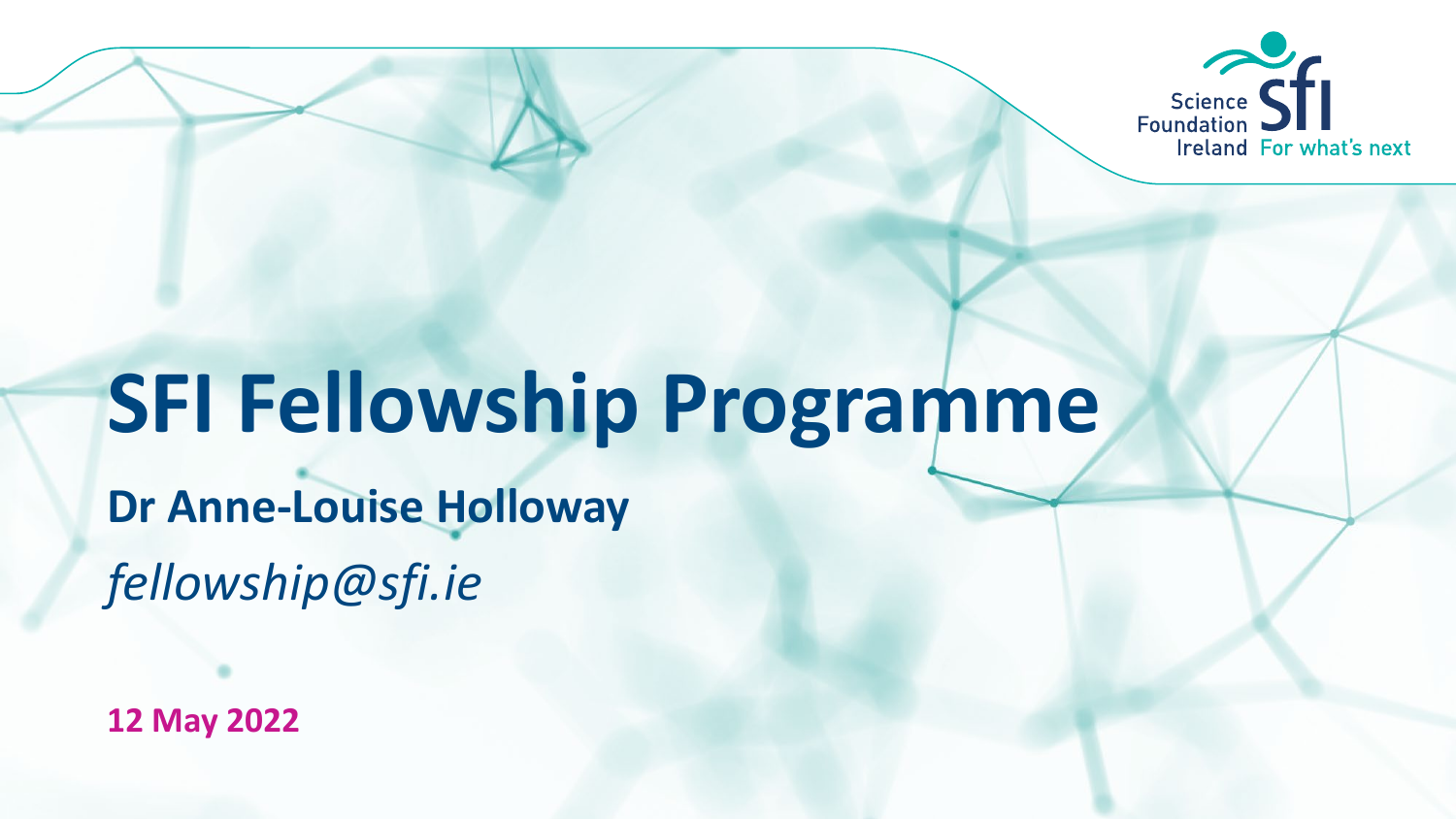#### **Webinar information**



- Short, one-way PowerPoint presentation with voiceover
- Presented by Dr Anne-Louise Holloway, Scientific Programme Manager, Enterprise Partnerships
- We will walk you through the presentation and answer questions at the end
- [You may submit questions by typing them in the Q&A box on the bottom of the Zoom](http://www.sfi.ie/funding/funding-calls/sfi-industry-fellowship-programme/)  screen-please try to be concise



• The webinar will be available on the SFI Fellowship programme page at: <https://www.sfi.ie/funding/funding-calls/sfi-fellowship-programme/>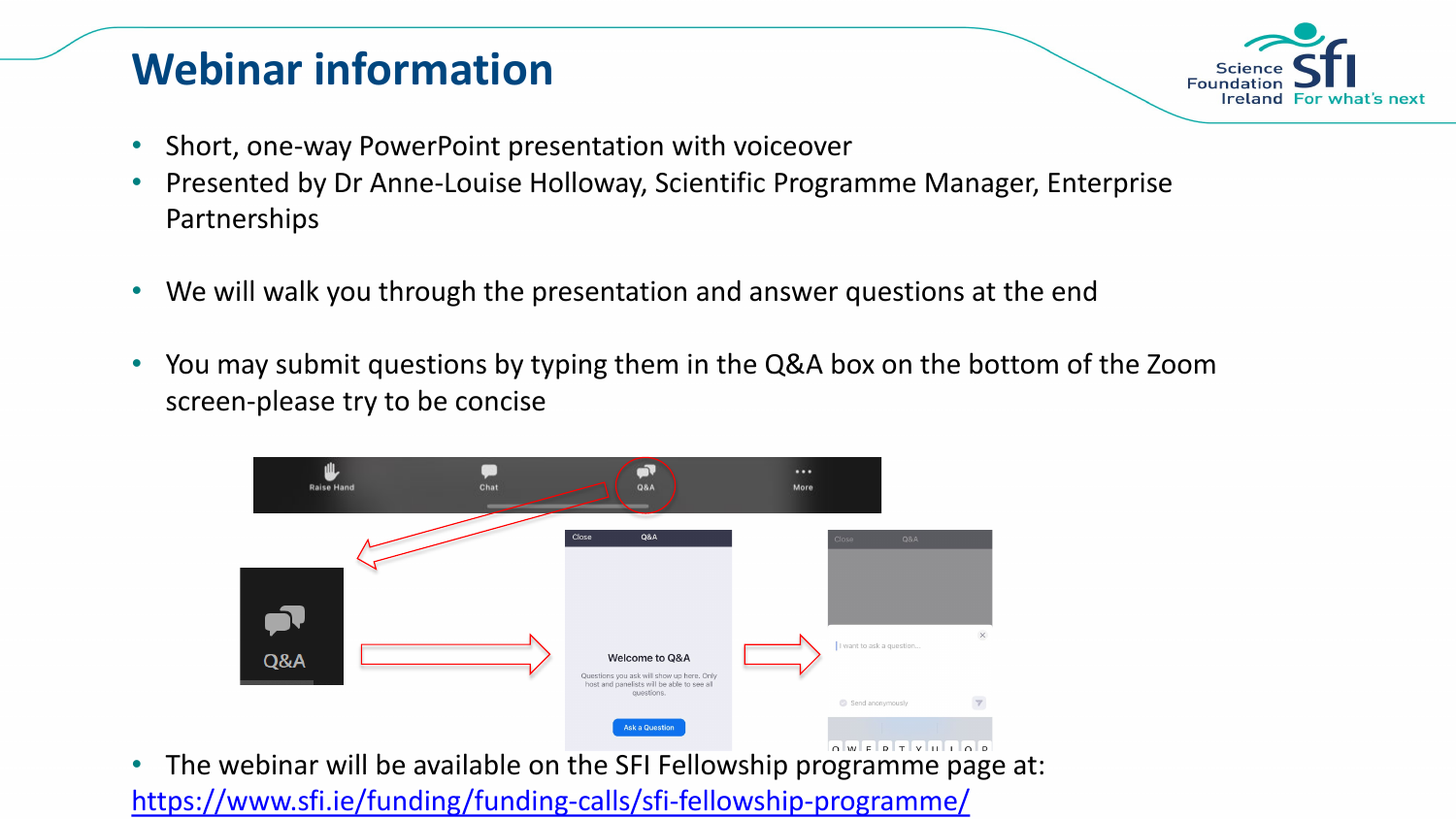

*The SFI Fellowship Programme provides career development and experiential learning opportunities for postdoctoral researchers through a placement within SFI, aligning with Shaping Ireland's Future objective of developing "the world's most sought-after skilled workforce" and to "support life-long learning and knowledge exchange out of academia into industry and public service."*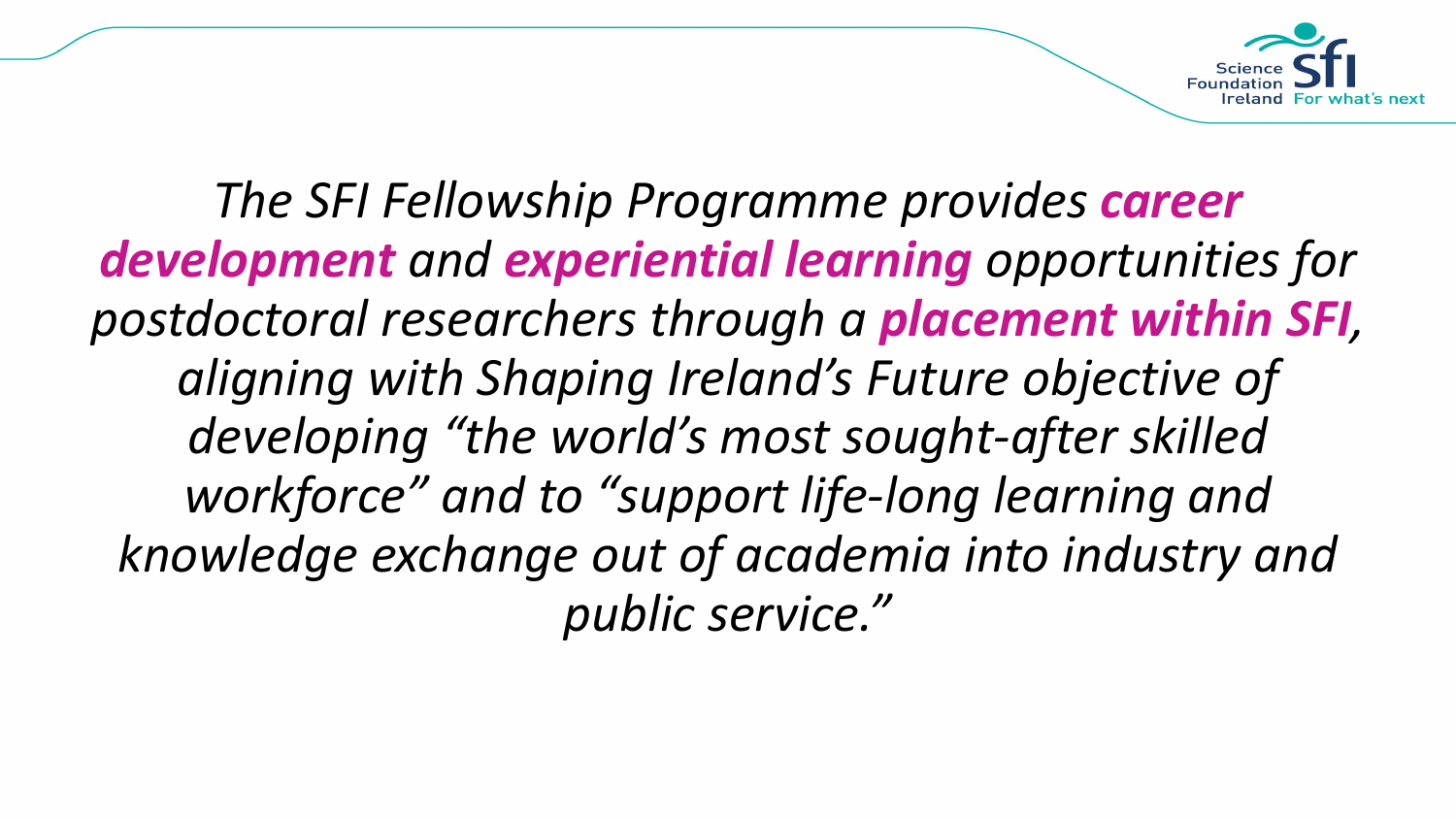

#### **Objectives**

- Provide applicants interested in pursuing a **career in research administration** with experience of the duties and activities involved in such organisations.
- Provide applicants considering a **transition from academia** to the private sector and/or the public sector, with relevant experiences and skills.
- Provide applicants interested in pursuing a career in academic research with a holistic overview and **understanding of a funding agency**.
- Provide applicants with an interest in public engagement an opportunity to gain experience in **education and public engagement** within a funding agency.
- Provide applicants with relevant experience and skills in **research policy** and **strategic development** and implementation.
- Enhance **knowledge transfer** between SFI and its partner organisations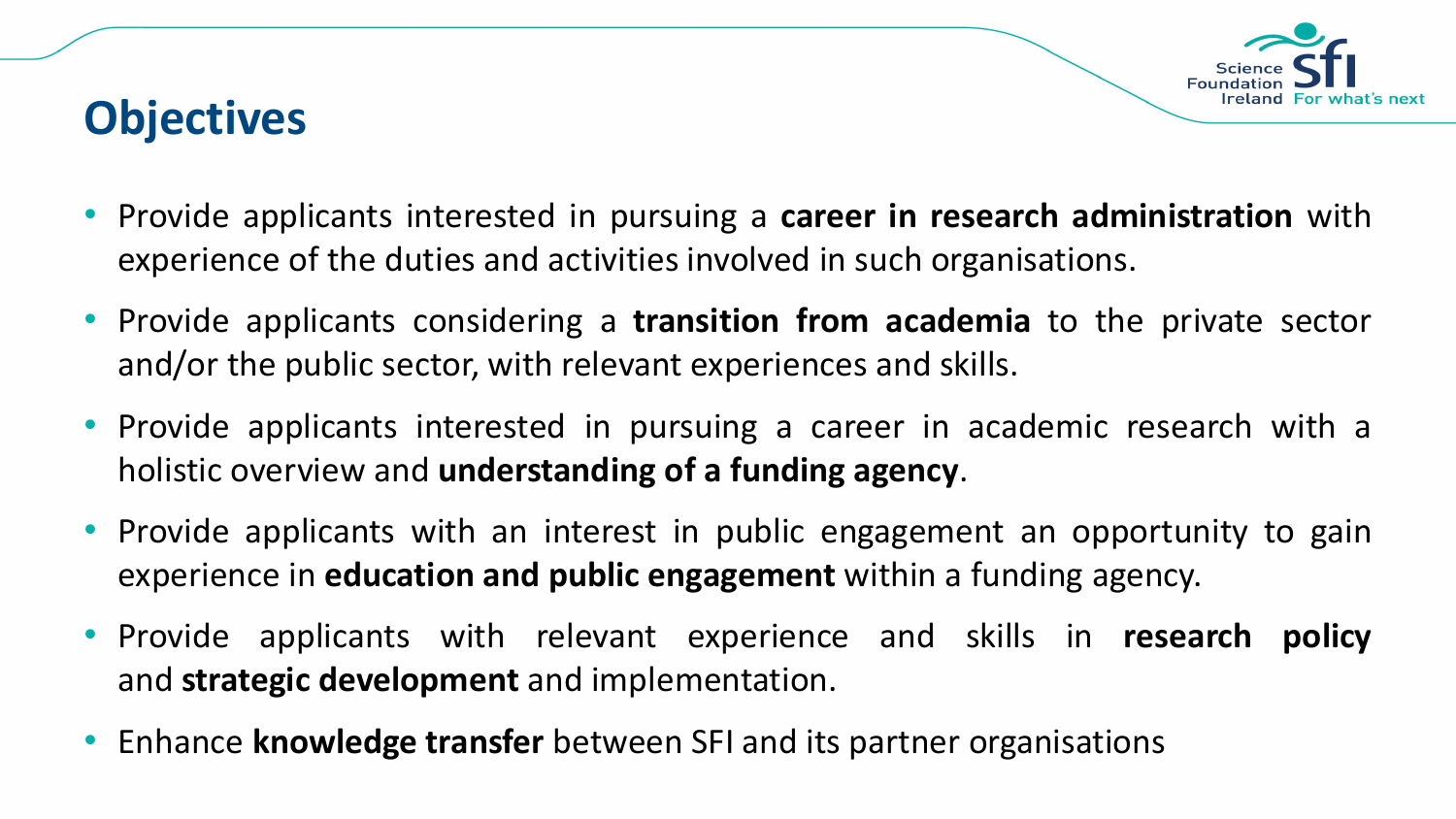

# **Development of competencies**

- Project management
- Problem solving
- Teamwork
- Stakeholder management
- Initiative and innovation
- Flexibility and resilience
- Communication and influencing
- Collaboration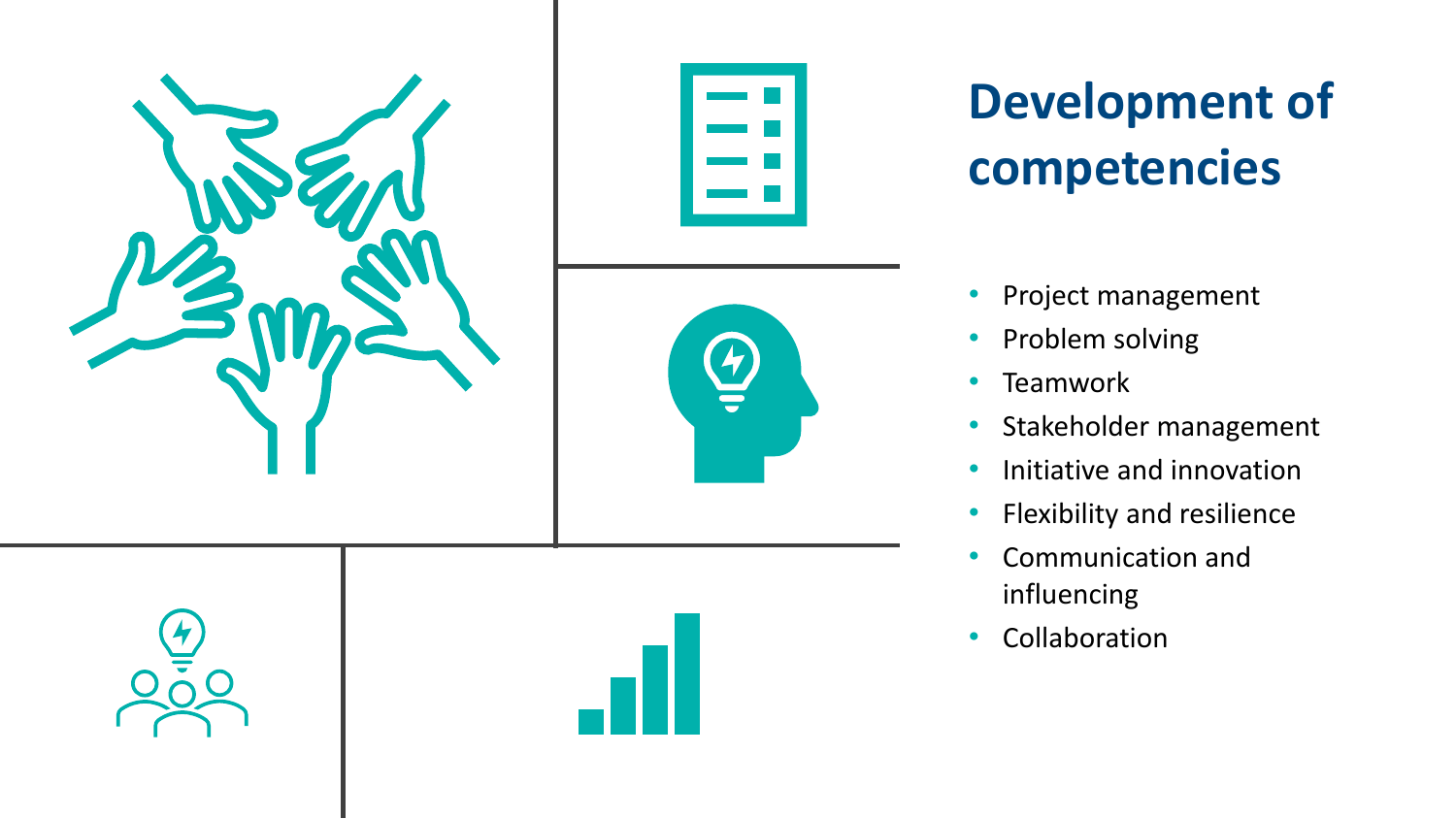

#### **Programme Structure**

- Up to a period of 24 months on a full-time, continuous basis
- Two one-year placements across SFI Directorates
- Fellows will also be assigned to an SFI Supervisor who will provide support and guidance to the Fellow for the duration of the Fellowship Programme.
- A personal development plan will be agreed with the SFI Supervisor and will be reviewed periodically during the placement.
- Training will be provided both on commencement and throughout the duration of the Fellowship
- Successful Fellows will be recognised as an employee of their current Research Body for the duration of the Fellowship grant.
- All terms and conditions associated with the Fellow's Contract of Employment with their Research Body will apply.
- Placement agreement signed by the Research Body and Science Foundation Ireland prior to commencement of the placement.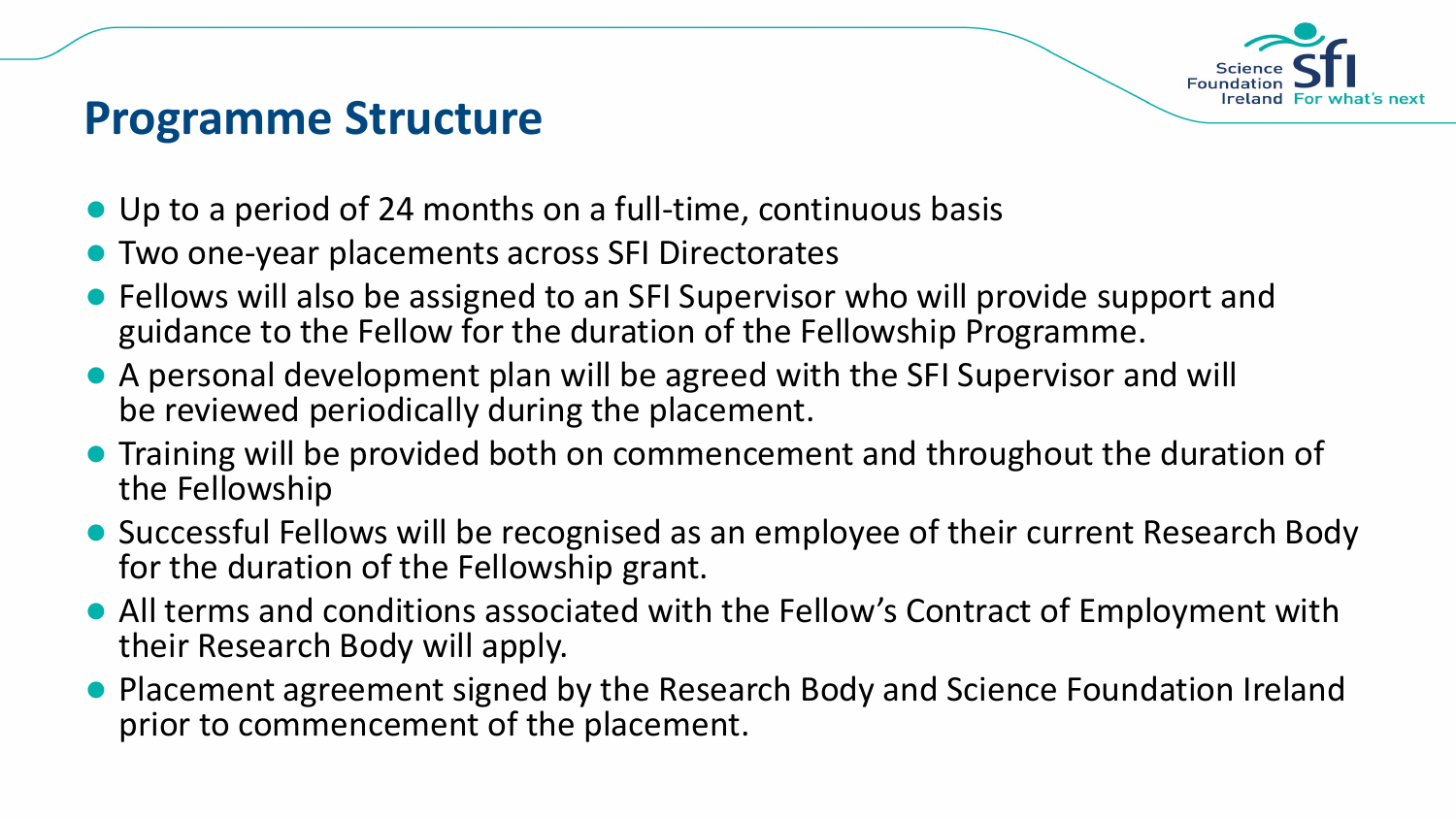

\*Divisions within this Directorate not covered in the Fellowship Programme include – IT and Finance & Grants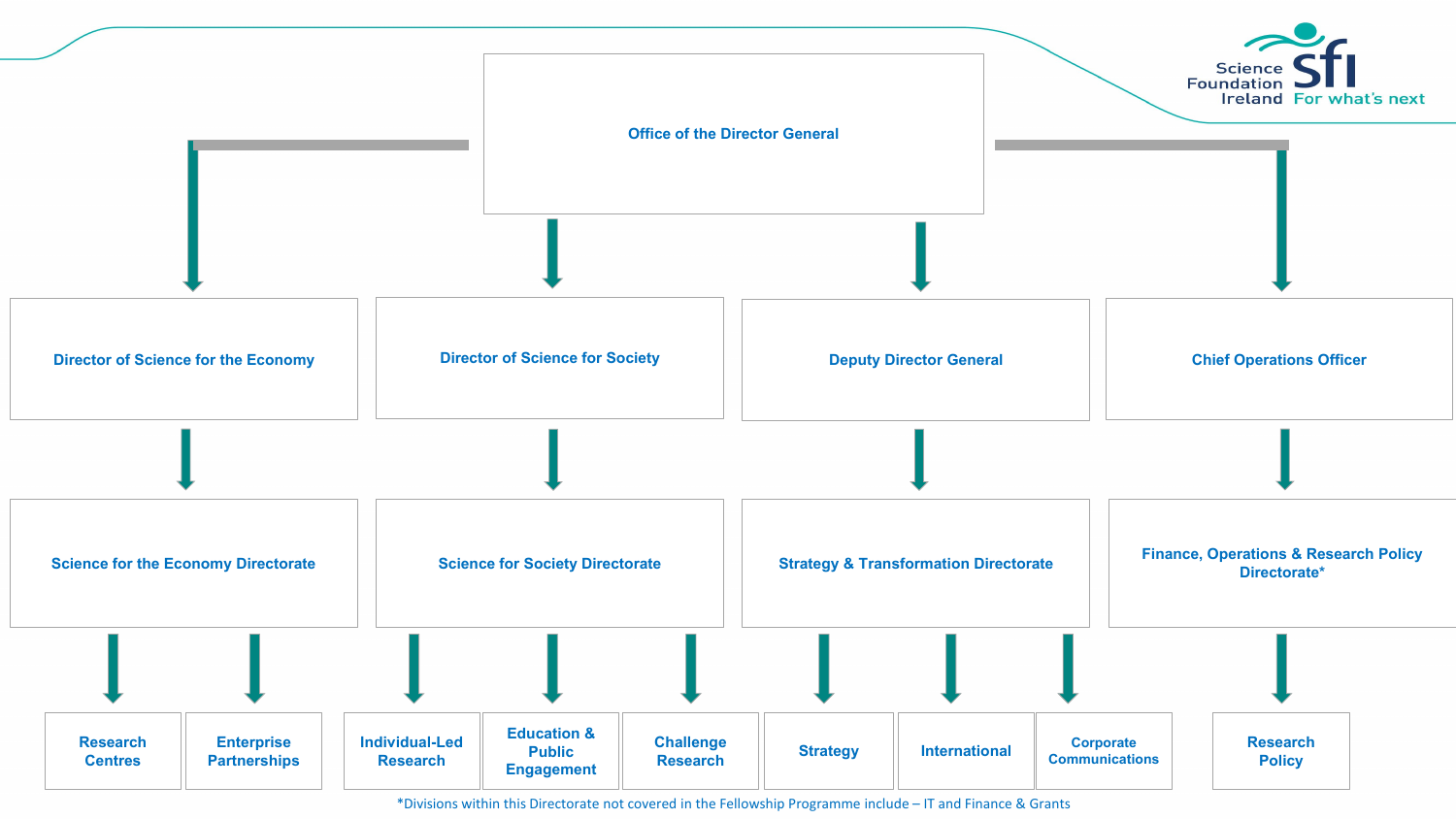

### **Eligibility criteria**

- Applicants must:
	- Hold a PhD or equivalent in a STEM discipline.
	- Be on a research contract in an eligible Research Body at the time of application.
	- Be in a position to take a period of 24 months (continuous and full-time) away from their current research activities within the Research Body, starting in September 2022.
	- Have a right to work in Ireland with a work visa/ permit (if applicable) for the duration of the SFI Fellowship placement.
- Researchers/scientists who are employed under a Contract of Indefinite Duration are not permitted to apply.
- Previous successful applicants to the SFI Fellowship Programme are not eligible to apply.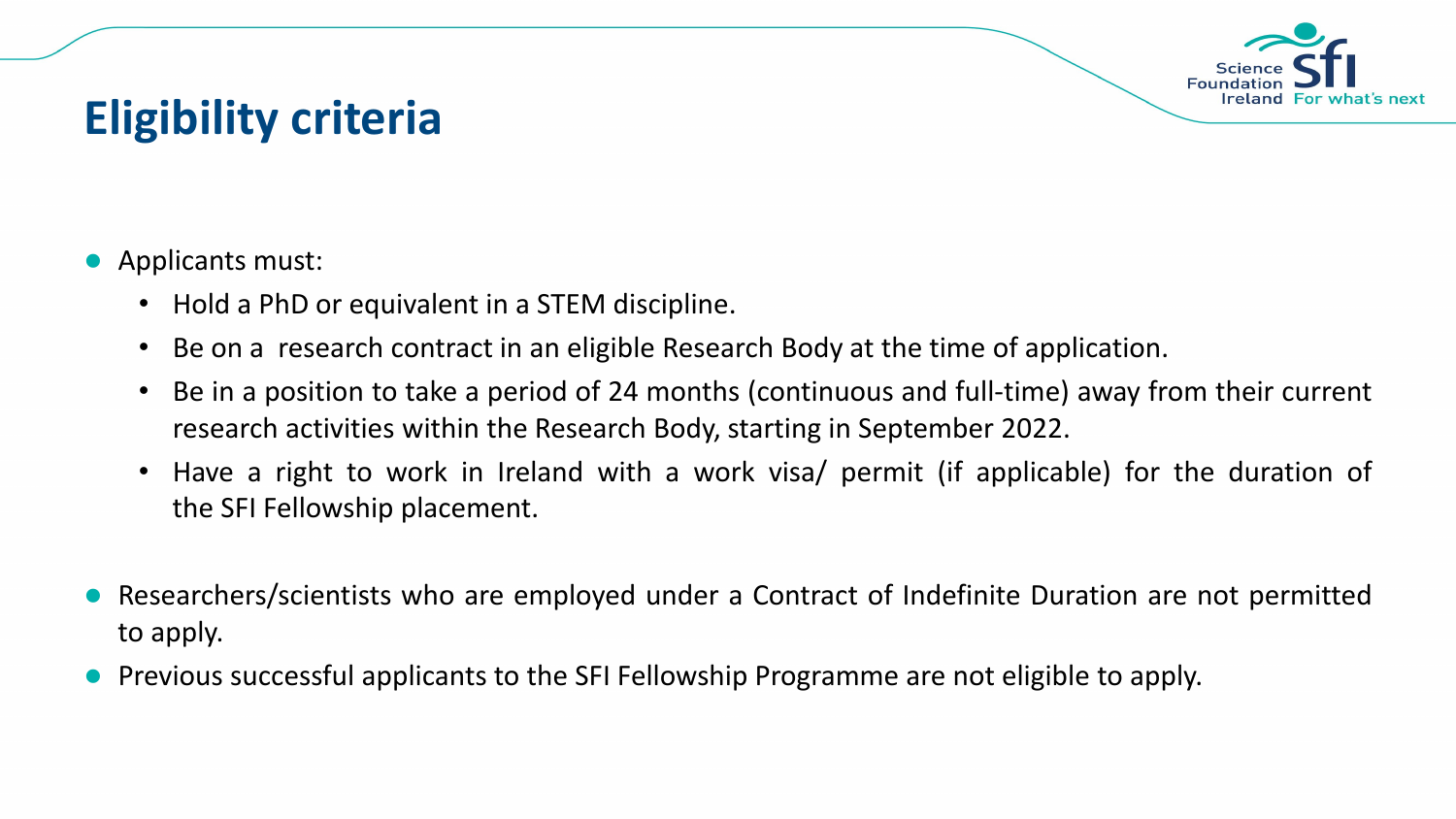

#### **Eligible Costs**

- Salary Contributions
	- SFI Team Members Salary Scales (Level 2A Point 1 to Level 2B Point 4)
	- [https://www.sfi.ie/funding/sfi-policies-and-guidance/budget-finance-related-policies/SFI-Team](https://www.sfi.ie/funding/sfi-policies-and-guidance/budget-finance-related-policies/SFI-Team-member-scales-January-2022.pdf)member-scales-January-2022.pdf
	- The current salary of the applicant must be indicated on the Application Form which is endorsed by the Research Body.
	- Applicants will be entitled to one increment increase for months 13-24 of the Fellowship Programme, subject to the maximum of point 6 for Level 2A and point 4 for Level 2B.
- Overheads are payable as a contribution to the Research Body
	- not be included in the requested budget to cover costs incurred directly as a result of the Fellowship award.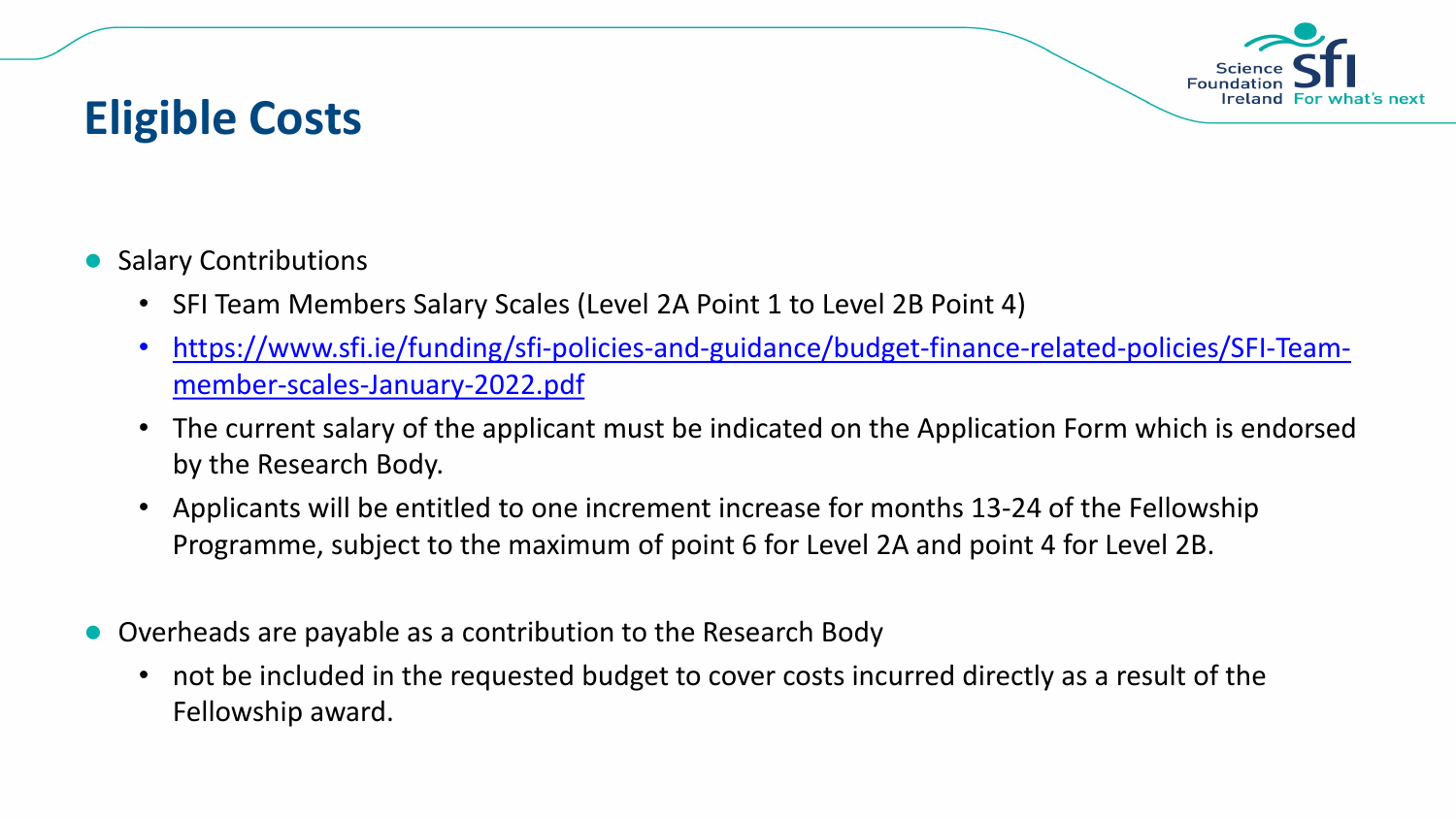

#### **Application Procedure**

- Not on SESAME
- To apply to the programme, the following documents should be completed and submitted as a
	- Application Form (Appendix 2)
		- Budget
		- Research Integrity
		- Research Body Signature
		- Applicant signature
	- CV (max. 2 pages)
	- Personal Statement (max. 2 pages)
	- Letter of Support (max. 2 pages)
		- Line Manager: confirming that they will take administrative responsibility for the Fellow if the applicant is successful

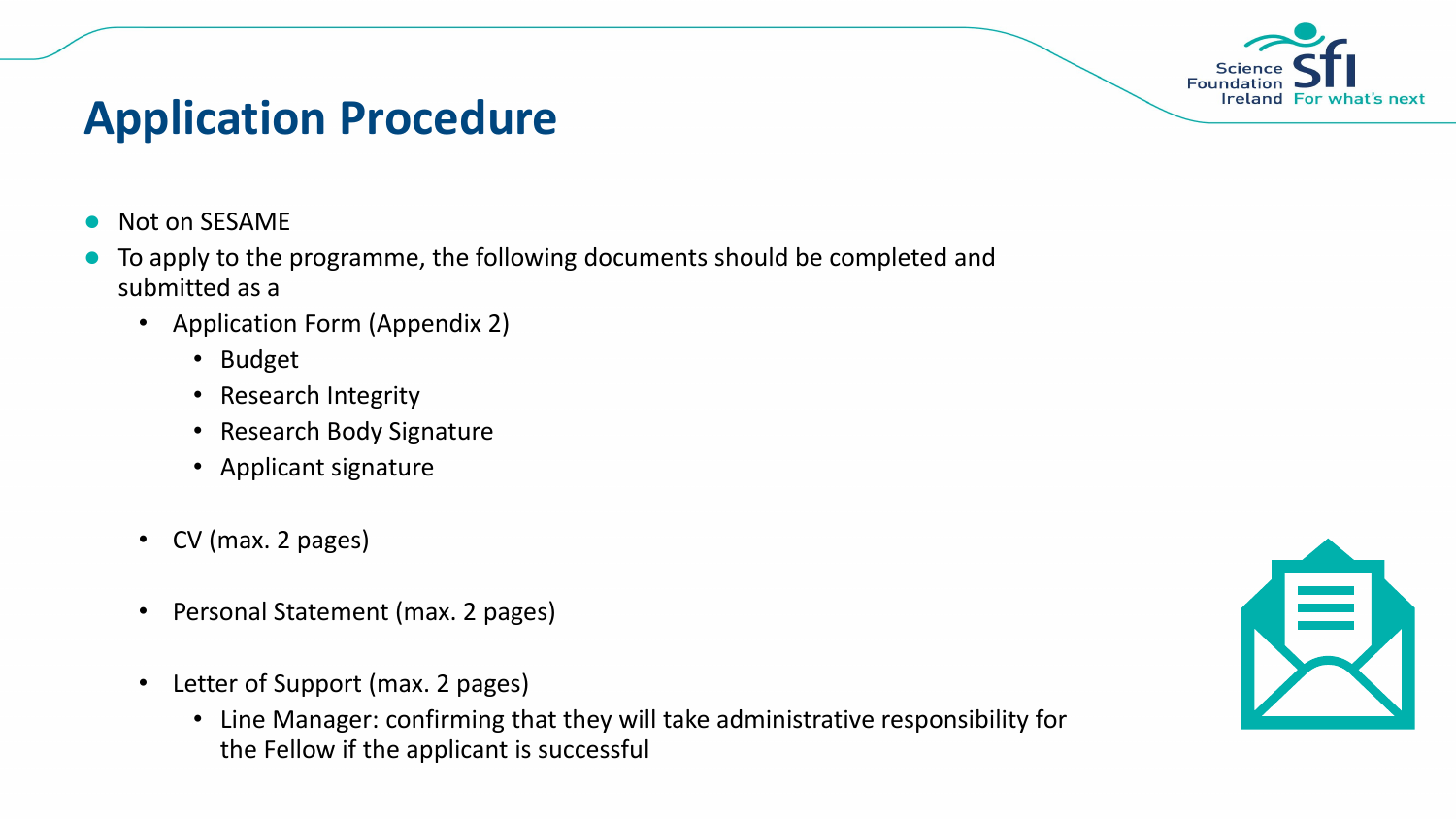

#### **Selection Process**

- **Review Criteria** 
	- Motivation of the applicant for participating in the Fellowship.
	- Suitability of the applicant for the Fellowship taking key competencies into consideration. These may include problem solving and communication skills, teamwork, innovation and creativity, and organisational skills.
- Following confirmation of eligibility, candidates will be shortlisted by SFI, and successful applicants will be invited to attend an interview.
- Candidates invited for interview will undergo a competency-based interview process
- SFI expects that candidates who are invited for interview will have a high-level understanding of SFI's mission and purpose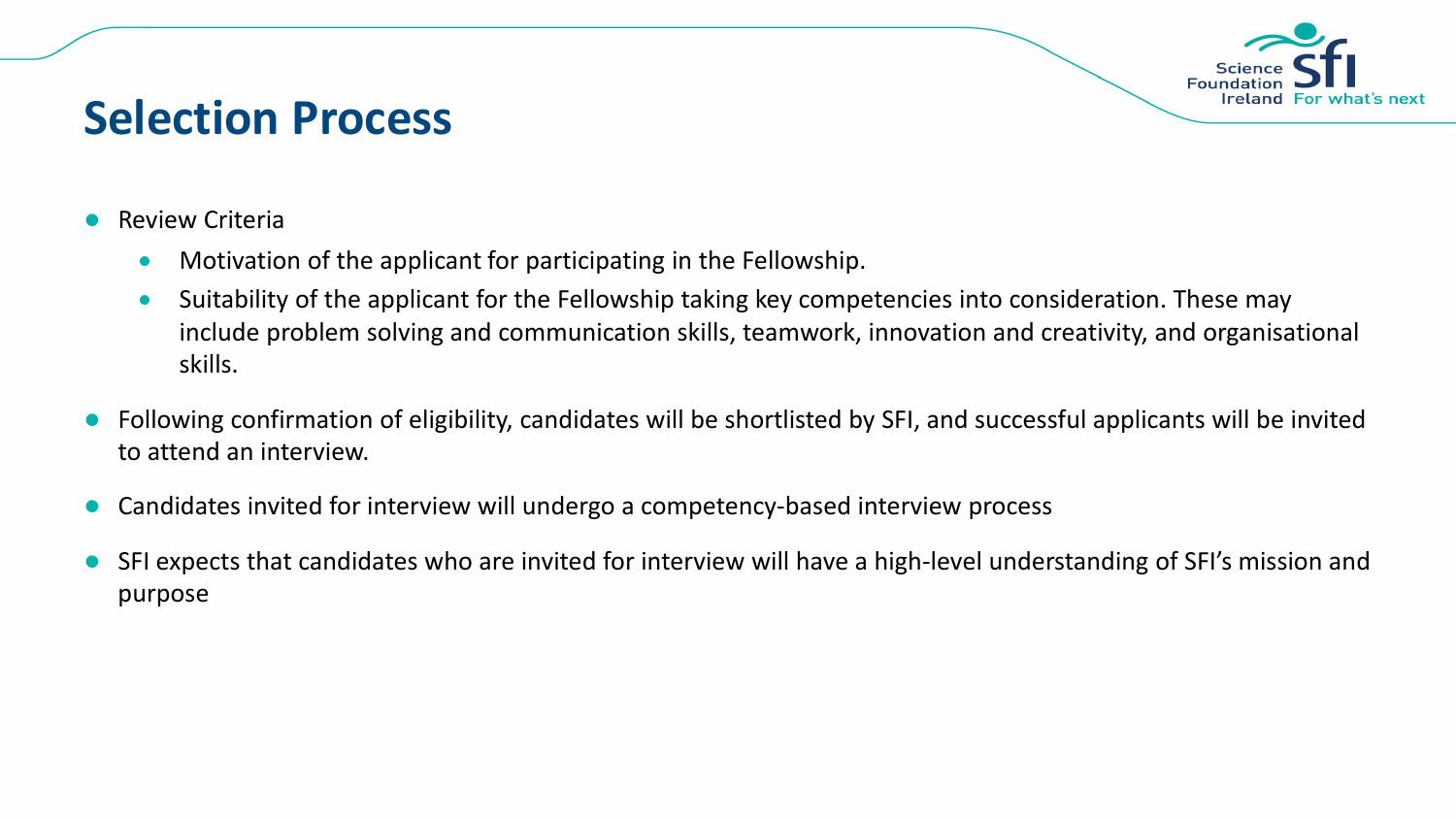

#### **Timeline**

## **Launch: 28 April 2022 Deadline for Applications: 9 June 2022 @ 1pm Proposed Start Date: early-September 2022**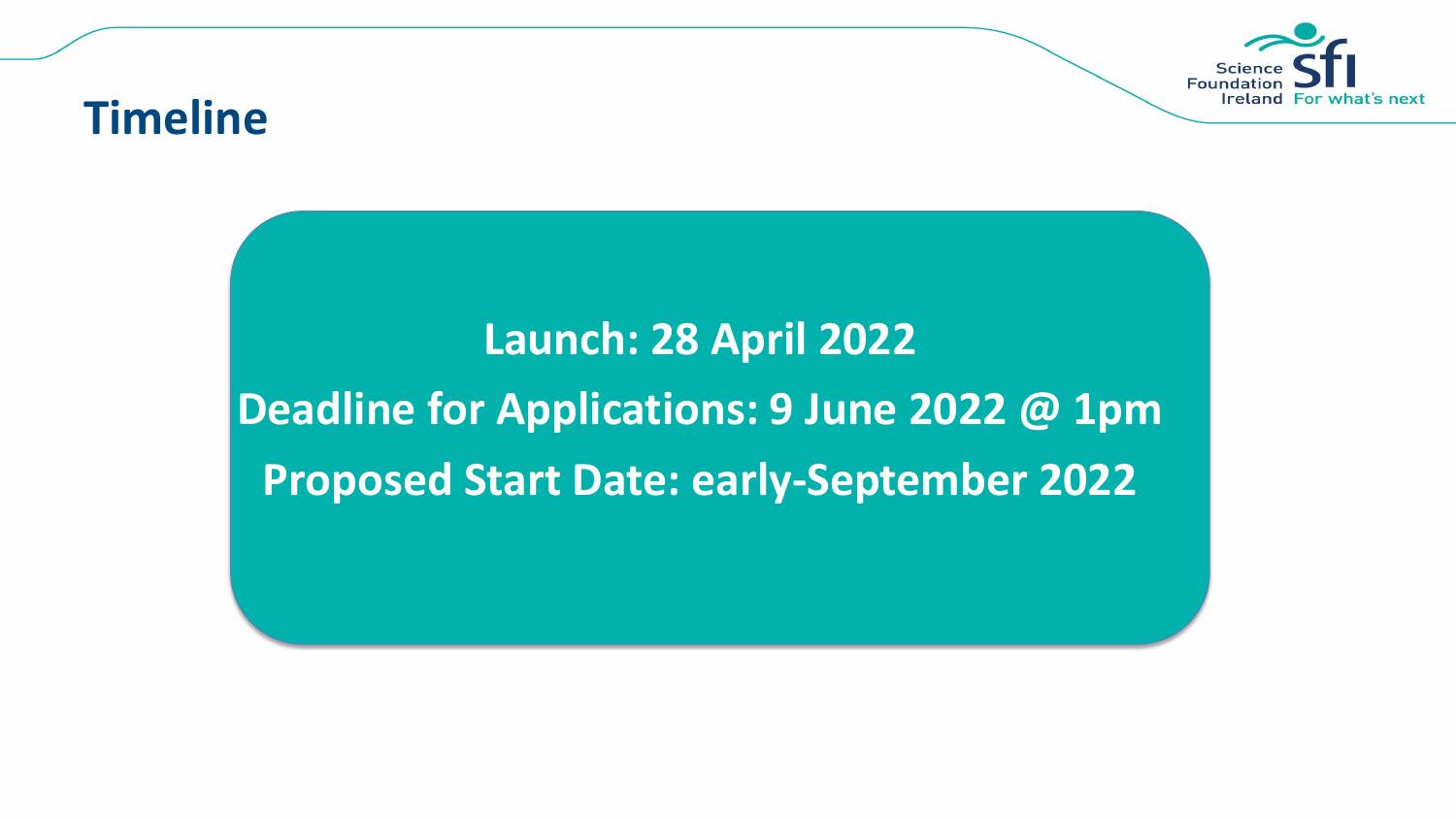

#### **Website**

| <b>SCIENCE FOUNDATION IRELAND</b> Foundation<br>SFI Fellowship Programme 2022                                                                                                                                                                                                                                                                                                                                                                                                                                                                                                                                                                                                                                                                                          | $\frac{1}{5}$ fi<br><b>Ireland For what's next</b>                                                                                                                                                                                                                                                                                                                                                                                                                                                                                                                                                                                                                                                                                                                                                                                                                                                                                                                                                                                                                                                                                                                                                                                                                                                                                                                                                                                                                                                                                                                                                                                                  |                                                                                                                                                                                                                                                                                                                                                                                                                                                                                                                                                                                                                                                                                                                                                                                                                                                                                                                                                                                                                                                                                                                                                                                                                                                                                                                                                                                                                                                                                                                                                                                                                                                                                                                                                                                                                        |
|------------------------------------------------------------------------------------------------------------------------------------------------------------------------------------------------------------------------------------------------------------------------------------------------------------------------------------------------------------------------------------------------------------------------------------------------------------------------------------------------------------------------------------------------------------------------------------------------------------------------------------------------------------------------------------------------------------------------------------------------------------------------|-----------------------------------------------------------------------------------------------------------------------------------------------------------------------------------------------------------------------------------------------------------------------------------------------------------------------------------------------------------------------------------------------------------------------------------------------------------------------------------------------------------------------------------------------------------------------------------------------------------------------------------------------------------------------------------------------------------------------------------------------------------------------------------------------------------------------------------------------------------------------------------------------------------------------------------------------------------------------------------------------------------------------------------------------------------------------------------------------------------------------------------------------------------------------------------------------------------------------------------------------------------------------------------------------------------------------------------------------------------------------------------------------------------------------------------------------------------------------------------------------------------------------------------------------------------------------------------------------------------------------------------------------------|------------------------------------------------------------------------------------------------------------------------------------------------------------------------------------------------------------------------------------------------------------------------------------------------------------------------------------------------------------------------------------------------------------------------------------------------------------------------------------------------------------------------------------------------------------------------------------------------------------------------------------------------------------------------------------------------------------------------------------------------------------------------------------------------------------------------------------------------------------------------------------------------------------------------------------------------------------------------------------------------------------------------------------------------------------------------------------------------------------------------------------------------------------------------------------------------------------------------------------------------------------------------------------------------------------------------------------------------------------------------------------------------------------------------------------------------------------------------------------------------------------------------------------------------------------------------------------------------------------------------------------------------------------------------------------------------------------------------------------------------------------------------------------------------------------------------|
| Call for Submission of Proj<br><b>KEY DATES</b><br>Call announcement<br>Deadline for submission of applications                                                                                                                                                                                                                                                                                                                                                                                                                                                                                                                                                                                                                                                        | SFI Fellowship Programme 2022- Frequently Asked Questions                                                                                                                                                                                                                                                                                                                                                                                                                                                                                                                                                                                                                                                                                                                                                                                                                                                                                                                                                                                                                                                                                                                                                                                                                                                                                                                                                                                                                                                                                                                                                                                           | Science STI                                                                                                                                                                                                                                                                                                                                                                                                                                                                                                                                                                                                                                                                                                                                                                                                                                                                                                                                                                                                                                                                                                                                                                                                                                                                                                                                                                                                                                                                                                                                                                                                                                                                                                                                                                                                            |
| Proposed Start Date<br>Terms of Reference<br>While every effort has been made to ensure the accuracy<br>for information purposes only and as a guide to expected de<br>be relied upon, as any form of warranty, representation, u<br>binding in law upon Science Foundation Ireland, the Gove<br>servants or agents. SFI Terms and Conditions of Research<br>grants and awards to the exclusion of this and any other or<br>All responses to this Call for Submission of Proposals will<br>contained therein will be communicated to any third party<br>except insofar as is specifically required for the consideration<br>required under law, including the industrial Development<br>Industrial Development (Science Foundation Ireland) (A<br>Information Act2014. | 1. I am a postdoc currently funded through a non-SFI award, am I eligible to apply?<br>r unt u prosesse correntry puneres innought o non-zer betwee, unt i enginee to opper r<br>Yes. Post-doctoral researchers with a STEM PhD qualification, no matter where their current<br><b>ELIGIBILTY</b><br>Tes. Post-ookste in receivance winn is a cen Prio guardization, no mente- winner uter variation.<br>funding is coming from, are eligible to apply. However, in particular, where funded through non-SFL<br>awards, it is expected that research<br>research programme<br>2. I hold a PhD qualification but am r<br>contract, am I eligible to apply?<br>No. Applicants must currently be e<br>It is expected that researchers will<br>programme.<br>3. I have submitted my PhD and have<br>Yes. If you have successfully defen<br>to apply, provided you meet the ot<br>contract by an eligible Research Bo<br>4. Are PhD students funded through<br>No. Applicants must have obtained<br>5. Are Research Fellows (level 3 or at<br>Yes, however, salary contributions<br>28 Point 4 on the SFI Team Membe<br>6. What if my contract expires betwi<br>Applicants are required to be on co<br>the application; the contract does<br>7. I am also applying to another SFI F<br>Candidates who have an applicatio<br>programmes (i.e., SFI Industry RD&<br>permitted to accept both awards if<br>8. I currently hold a Stamp 1 and hav<br>apply?<br>OR I currently hold a Stamp 4, am<br>Applicants must have a right to wo<br>duration of the SFI Fellowship place<br>the duration of the Fellowship, ple<br>Research Body to discuss all issues | $\frac{1}{5}$ fi<br>SFI Fellowship Programme 2022<br>SFI Fellowship Application Form<br>Name of Applicant:<br>Do you have a right to work in Ireland, with a work<br>visa/permit (if applicable), for the full duration of<br>the Fellowship? (Y/N)<br>Should you be successful, are you in a position to<br>start the Fellowship during September 2022? (Y/N)<br>Please outline any actual or potential conflict of interest that may arise if you are successful in being<br>appointed to a Fellowship position within \$FI.<br>Presse answer the following statement by placing an X in the appropriate box: "At no time has an allegation<br>reade answer the tonowing steeleners by plating en x in the appropriate coc. In rio similate an analysmot<br>of research missonduct been upheld against me, nor am I aware of any current allegation, investigation or<br>enquiry in this regard."<br>intentment<br>If you have answered "incorrect", please provide details in writing of the allegation / investigation / enquiry,<br>Correct<br>Incorrect<br>and the outcome.<br>Current Salary: C<br>mher Scale<br>Total<br>Please indicate the point requested on the SFI Team M<br>Year <sub>2</sub><br>Gross Salary<br><b>Employee PRSI</b><br>20% pension charge<br>Total<br>- Presse note that the proposes start oste tor the fenousnip is september 2022.<br>- Federe to complete this self-declaration will regular the association being declared intelligible; J.A. Pont 1<br>- Federe to complete this sel<br>- sequents must angly wan toe agonomiste point on the set i earn welmules source subset during a revision is co<br>Level 28 Point 4) <u>https://www.st.i.er/wellow.https://web/2001-2004-subset/line/act-linews.er/elated-point/es/</u><br>Team-member-scales-effective-lanuary-2022.pdf |

#### SFI Fellowship Programme Experiences

The SFI Fellowship Programme has proved very successful and, on conclusion, all fellows have secured excellent positions within international funding agencies, research offices, academia and industry. Click below to hear from some previous and current SFI Fellows about their experience with the Programme:







Dr Claire McDonald **PROGRAMME MANAGER AT CU INNOVATIONS, UNIVERSITY OF** COLORADO



Dr Laura Mackey PROJECT OFFICER, NATIONAL **OFFICE FOR RESEARCH ETHICS COMMITTEES** 





**Louise Rocks SCIENTIFIC PROGRAMME MANAGER, SCIENCE FOUNDATION IRELAND**